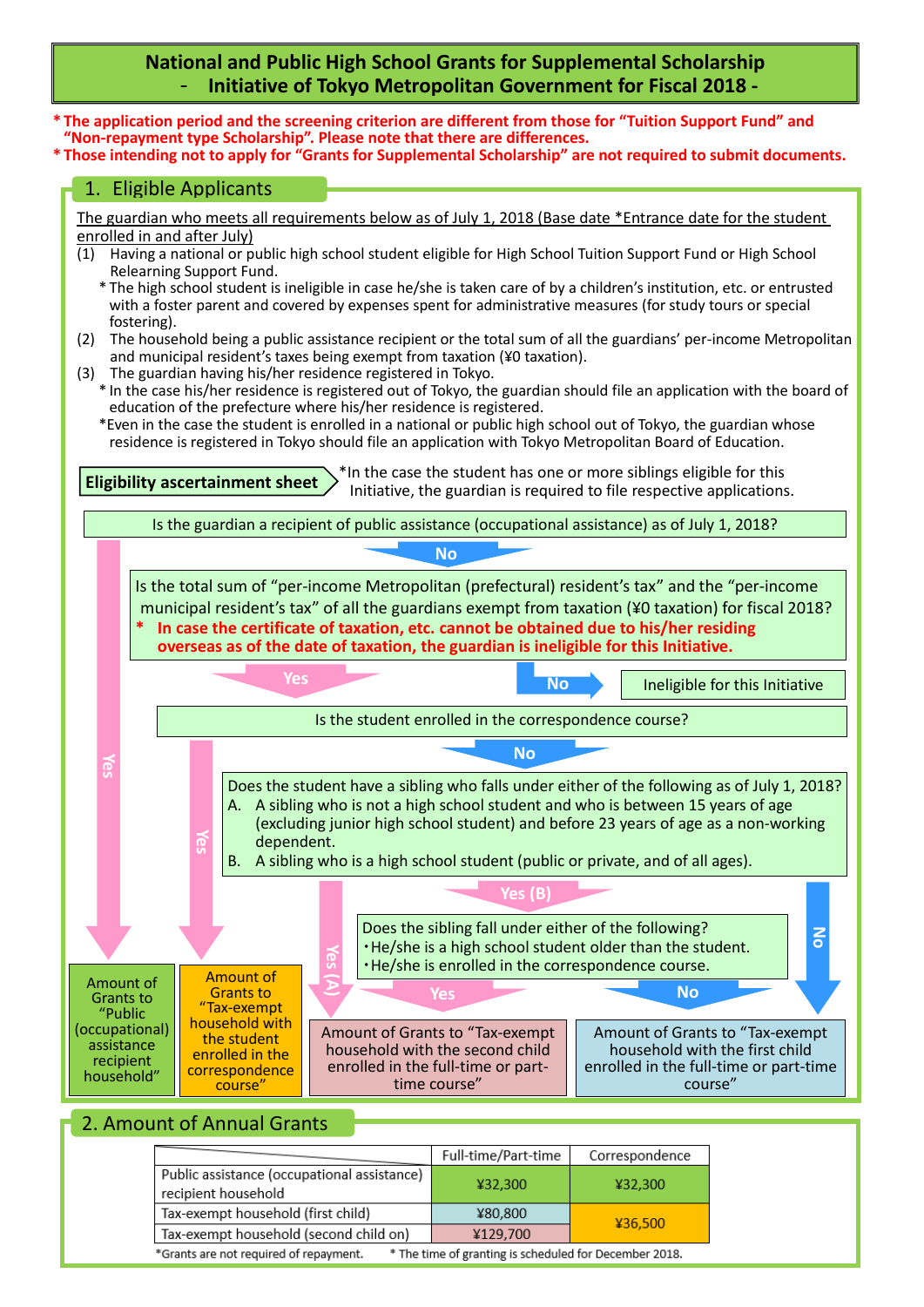## 3. What Are Necessary Documents?

\*Documents for application with☆are available, in and after July 2018, at the Management and Planning Office of the senior high school the student is enrolled or at the website of Tokyo Metropolitan Board of Education.

#### **All applicants**

- **① Application form of Initiative of Tokyo Metropolitan Government: National and Public High School Grants for Supplemental Scholarship** (☆)
- **② Account Transfer Payment Form for Grants** (☆) and **a copy of Deposit Passbook** (The page containing information on the bank code, branch code, account number and account holder)
- **③ Authorization Letter of Appropriation** (☆) (In the case the guardian approves the Metropolitan high school in question to appropriate Grants for the student-related expensed to be collected.)

#### **Public assistance (occupational assistance) recipient household**

- **④ Occupational Assistance Recipient Card (**☆)
	- Submission of Public Assistance Recipient Card, issued by the municipal welfare office, would suffice in the case it contains the description of "Occupational Assistance Recipient", etc.
	- Please make it sure that the "start date of assistance receipt" by the guardian is stated as on or before "July 1, 2018" and that the date of issuance of the Card is on or after "July 1, 2019".

**\* In the case you have submitted necessary documents before to apply Tax-exempt Household for High School Tuition Support Fund, etc., you do not need to submit (First child and second child) such documents.** In the case the student attends In the case the student attends a non-Metropolitan school a Metropolitan school **Individual Number Collection Sheet** Any of the following for all the guardians  $\circledA$ (☆ Available only at the Management Certificate of Taxation (Non-taxation) of Resident's Tax for fiscal 2018 and Planning Office of Notification for Special Collection Deducted from Salary for fiscal 2018 Metropolitan schools) Advice of Resident's Tax Payment for fiscal 2018  $\circledS$ Copy of Residence Certificate or Certificate of Entry in Residence Certificate ( $\hat{\star}$ ) Please make it sure that the "date of becoming a resident" for the guardian is on or before "July 1, 2018" and that the date of issuance of Certificate is on or after "July 1, 2019". (In the case the student has a sibling who is not a high school student and who is between 15 and 22 years of age as a non-working dependent)  $\circledS$ Copy of Health Insurance Card of the sibling In case the student is covered by National Health Insurance, submit Request of Dependence ( $\hat{\ast}$ ) together. (In the case the student has a sibling enrolled in a non-Metropolitan high school and in the case application is filed as the second child)  $\circledcirc$ Certificate of Enrollment for the sibling issued by his/her high school (In the case the student has no guardian and he/she maintains living on other's income) Copy of Health Insurance Card of the student In the case the student is covered by National Health Insurance, submit Dependence Form ( $\approx$ ) together. \*1.In the case you cannot submit Individual Number for some reason, see (3) of the following Notes for document submission. \*2.In submitting Residence Certificate, erase, black out or make unreadable Individual Numbers of those who are not required of document submission.

#### **■ Notes for document submission**

(1) In the case you have submitted necessary documents before in application for High School Tuition Support Fund, etc., you are not required the above documents.

\*In the case you have submitted, in application for High School Tuition Support Fund, etc., Certificate of Occupational Assistance Recipient and copy of Residence Certificate or Certificate of Entry in Residence Certificate that had been issued on or before "June 30, 2018", you are required of submitting new documents that are issued on and after "July 1, 2018". Please note it.

- (2) Once documents are submitted, they shall not be returned to the applicant. When you find it necessary to retain the original documents at hand, submit their copies. In submitting such copies, please make it sure that all letters and figures of the copy are clearly readable, including the applicant's name and Individual Number.
- (3) In the case the person with parental authority or guardian of a minor falls under any of the following four, his/her income shall not be considered in screening. Documents to ascertain his/her income is not required. For the sake of procedure, regard the student in question as having no person with parental authority or guardian of a minor, and submit necessary documents. **①Head of Child Guidance Office exerting parental authority temporarily, ②Head of Child Welfare Institution ③Guardian of a minor who is a corporate person, ④Guardian of a minor who is supposed to exert authority only on property**
- (4) In the case you cannot submit Individual Number Collection Sheet for some reason, please submit any of the following documents instead of the above "Individual Number Collection Sheet". (Per-income municipal resident's tax as well as perincome Metropolitan (prefectural) resident's tax can be ascertained with the following documents.) **①Certificate of Taxation (Non-taxation) of resident's tax for fiscal 2018, ②Notification for Special Collection Deducted from Salary for fiscal 2018, ③Advice of Resident's Tax Payment for fiscal 2018**
- (5) In the case the student is enrolled in a national or public high school other than a Metropolitan high school, the application form for National and Public High School Grants for Supplemental Scholarship must contain certification (seal) by the head of the high school of his/her of enrollment and of his/her eligibility for High School Tuition Fund or High School Relearning Support Fund.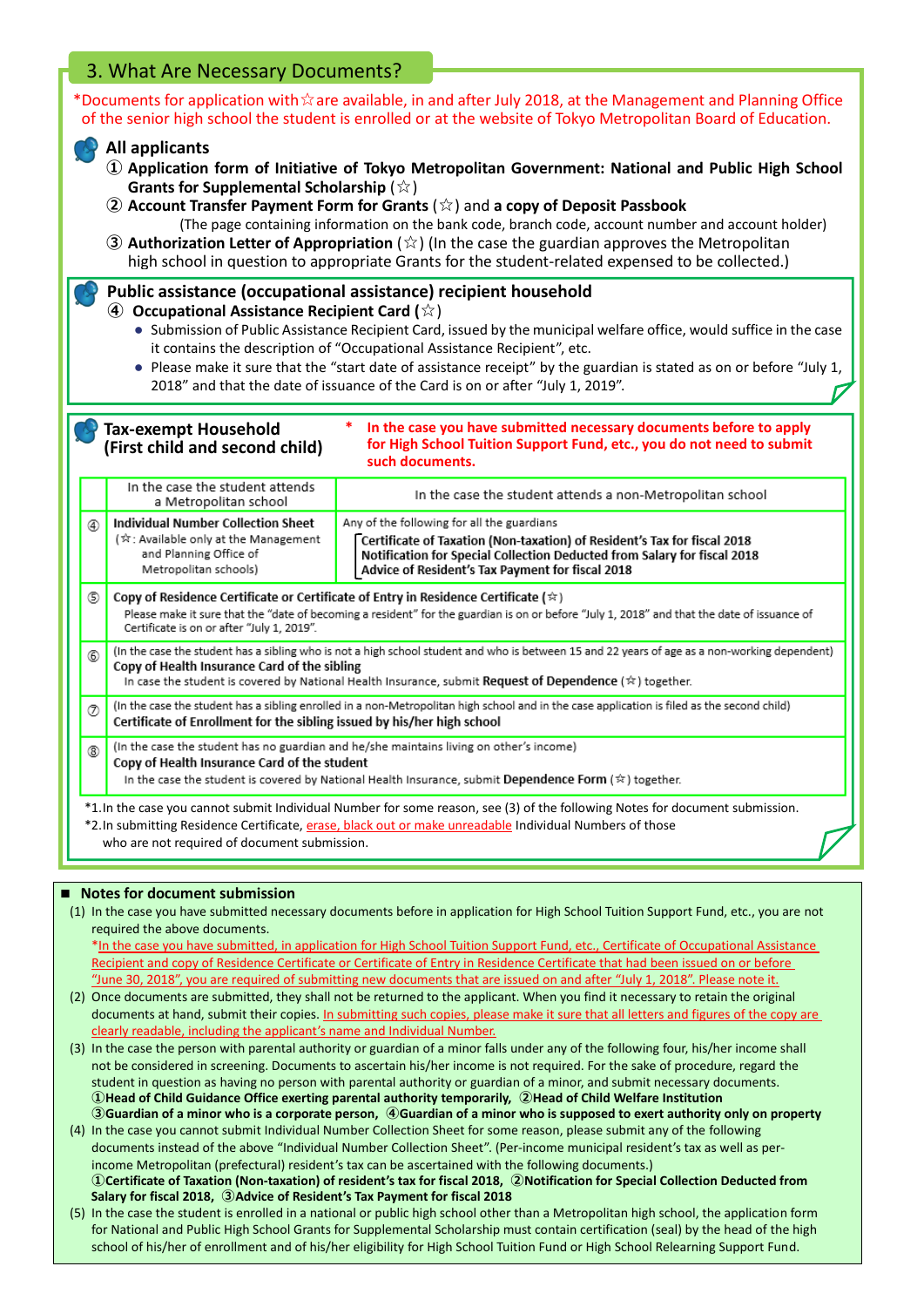# 4. To Students Enrolled in Metropolitan Schools:

The Individual Number System (Social Security and Tax Number System) was implemented, effective January 1, 2016. In order to simplify application procedures for Grants for Supplemental Scholarship for and after fiscal year 2018, Metropolitan high schools and Metropolitan secondary education schools begin to accept applications that use Individual Number.

### ■ Benefits for applicants using Individual Number



#### (3) Residence Certificate containing Individual Number

You can obtain it at the office of municipality (ward, city, town or village) where your residence is registered.

A123456789

■ Handling of personal information submitted

発行日 平成27年10月 NN日

We, Tokyo Metropolitan Board of Education, place personal information of the student, guardians, etc., which we have collected under this Initiative, appropriately and strictly in accordance with law and regulations. In the case we entrust operation of Grants for Supplemental Scholarship to other business entity, we conduct a

necessary and appropriate supervision over the entrusted business. We may use submitted Individual Number for other educational support projects (High School Tuition Support Fund, Metropolitan School Non-repayment type Scholarship, and Metropolitan School Relearning Support Fund). We request for your prior understanding.

\*Taxation information is the sole information to be obtained by using Individual Number. May we remind you that you are required to obtain, at the municipal office, etc. as before, Certificate of Occupational Assistance Recipient, Certificate of Public Assistance Recipient, Residence Certificate and Certificate of Entry in Residence Certificate?